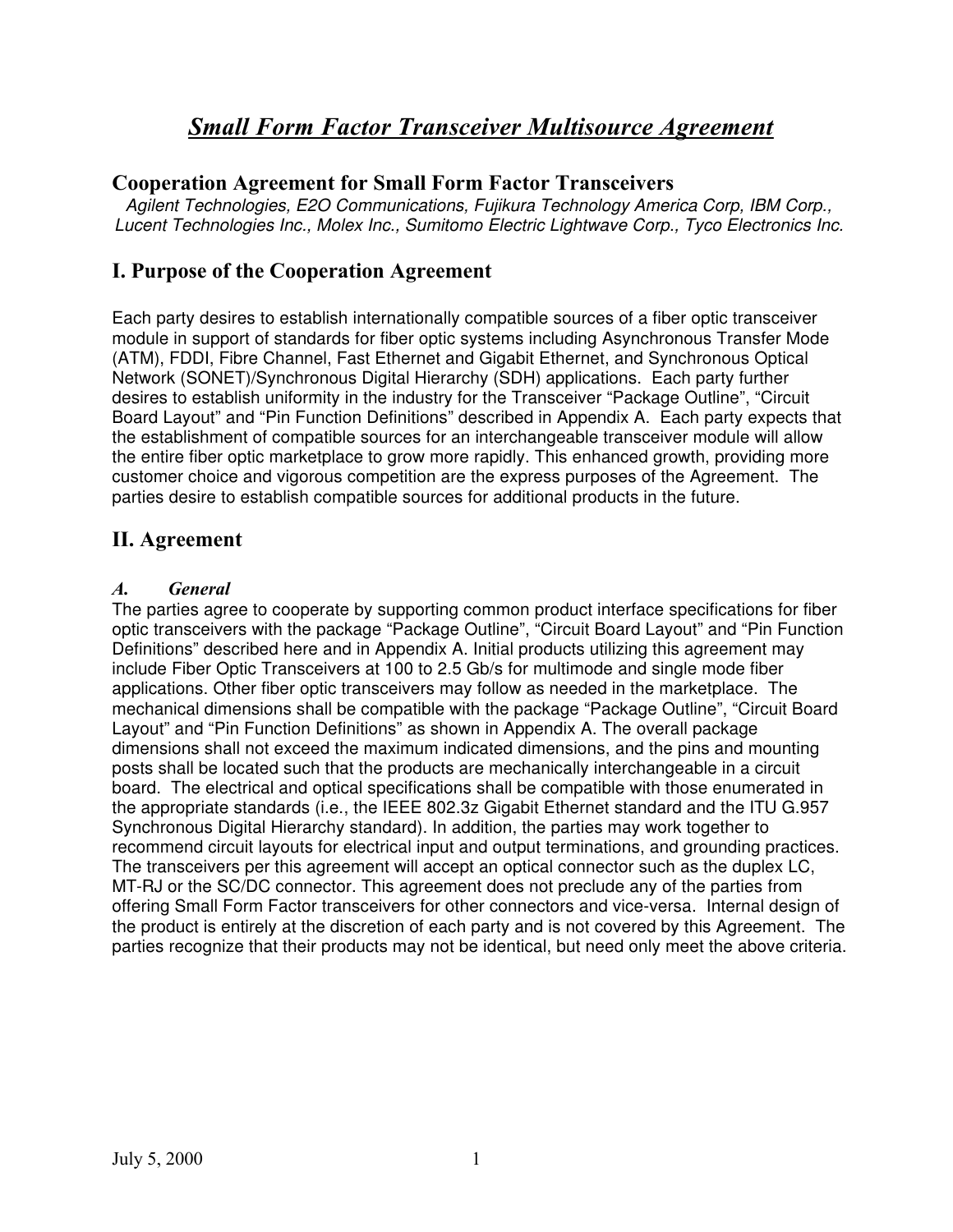#### *B. Licensing and Fees*

No license is granted under the patents, know-how, tradesecrets or any other technology of any party to this agreement either expressly or by implication or by estoppel. Each party is free to seek technology or other exchanges with other firms in order to support its activities under this Agreement.

#### *C. Scope of the Agreement*

The scope of this Agreement includes transceiver modules for transmission rates from 100 to 2.5 Gb/s operating over multimode and single mode fiber. Each party agrees to be responsible for its own development, manufacturing, marketing, and selling in order to supply transceiver modules meeting the attached interface specifications. This Agreement does not preclude any party from offering other products which may not meet the attached interface specifications. Each party retains complete liberty regarding its methods of implementing a supply of product, e.g. by engineering effort or by technology licensing or transfer or combination of these or other practices. Each party also retains sole discretion in its choice of sales channels and distribution. Each party affirms its intention to freely and openly compete in the marketplace with the parties as well as other competitors. Each party expects to support products meeting the attached specifications for as long as marketplace conditions warrant. No specific time limit is associated with this Agreement. The determination of marketplace condition suitability is to be made by each party individually and in each party's sole discretion.

#### **III. Public Announcement**

#### *A. Announcing the Agreement*

Each party agrees to announce this Agreement in a manner agreed upon by the parties. These announcements will mention all the parties who have signed this agreement. Each party agrees to seek public attention by means of such an announcement. Each party agrees to contribute time and effort of its sole discretion toward preparing and making such an announcement.

#### *B. Promotion of the Agreement*

After the Agreement is announced, each party may advertise or otherwise promote this Agreement in any way it deems appropriate. Mutual consent of any other party is required if such other party is to be mentioned by name.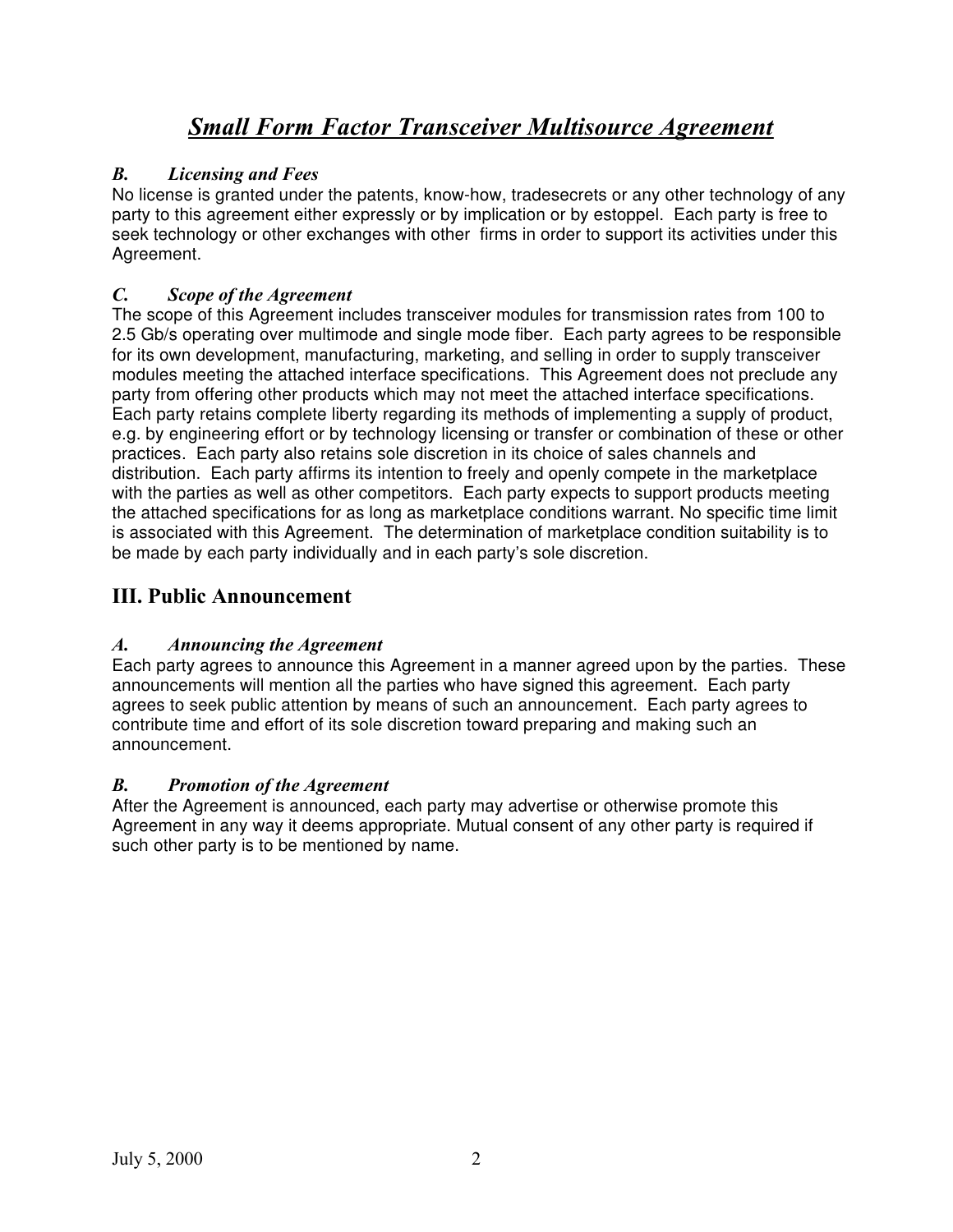## **IV. Other Vendors**

#### *A. Other Vendors Matching the Product Configuration*

The parties recognize that additional vendors may choose to match the attached product specifications after this Agreement is announced. Each party recognizes it is desirable and keeping with the intent of the Agreement for such additional vendors to support the transceiver mechanical dimensions and interface attributes described in Appendix A. Therefore, each party agrees to encourage other vendors to support these product specifications.

#### *B. Naming Other Vendors*

Each party agrees to have written internal procedures that require such party to name the other parties when customers ask who intends to be a source for the transceivers described in this Agreement. Each party agrees for such procedures to require it to name the others regardless as to whether another of the parties has already supplied similar transceiver module products to that customer. An example of suggested wording is; "Agilent, E2O, FTAC, IBM, Lucent, Molex, Sumitomo, and Tyco have signed a Cooperation Agreement relating to the establishment of Small Form Factor transceivers for multimode and single mode fiber operating in the range of 100 to 2.5 Gb/s data rates." The parties are not obligated to provide any information other than the identities of the other parties. The requirements of this provision are met entirely if a party has the aforementioned written procedures and they are made available to its sales force in the same way as are other sales related procedures.

#### **V. Future Direction**

#### *A. Current Product*

Should the parties agree to further explore technical and other exchanges pertaining to the products described in this Agreement, then this shall be under a separate agreement.

#### *B. Withdrawal*

The parties recognize that at some future time it may become less feasible to offer the products envisioned by this Agreement. A party may withdraw from its commitment to cooperate at its own discretion upon a 90-day notice to the other parties. This notice is necessary to allow the other parties to discontinue mentioning the withdrawing party as a participant in this Cooperation Agreement and to reconsider any jointly planned promotional activities.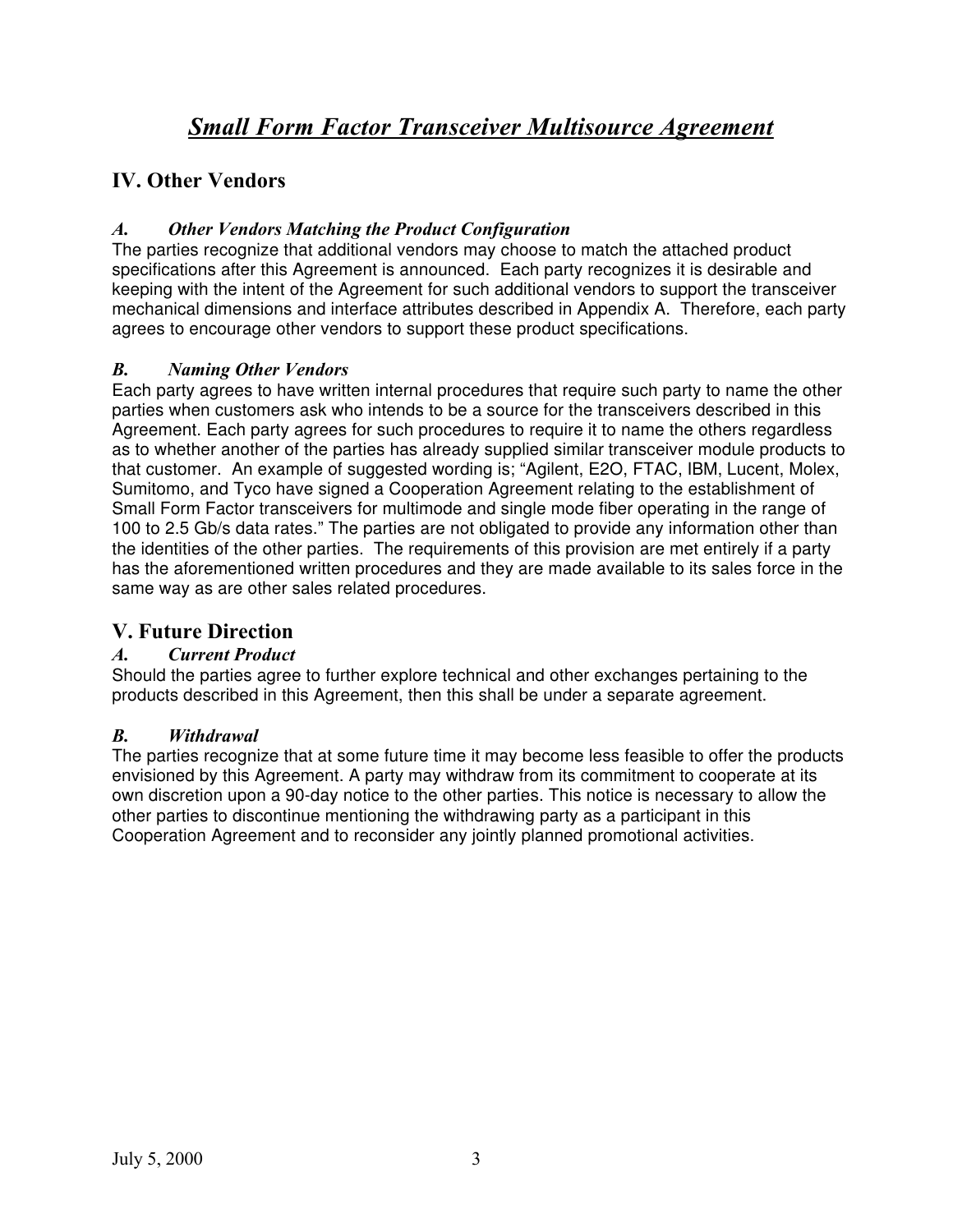## **VI. Agreement Signatures**

#### *A. for Agilent Technologies by:*

| Signed |  |  |  |
|--------|--|--|--|
| Name   |  |  |  |
| Title  |  |  |  |
| Date   |  |  |  |

#### *B. for E2O Communications by:*

*Signed*

*Name* 

*Title*

*Date*

#### *C. for Fujikura Technology America Corp by:*

| Signed |  |  |  |
|--------|--|--|--|
| Name   |  |  |  |
| Title  |  |  |  |
| Date   |  |  |  |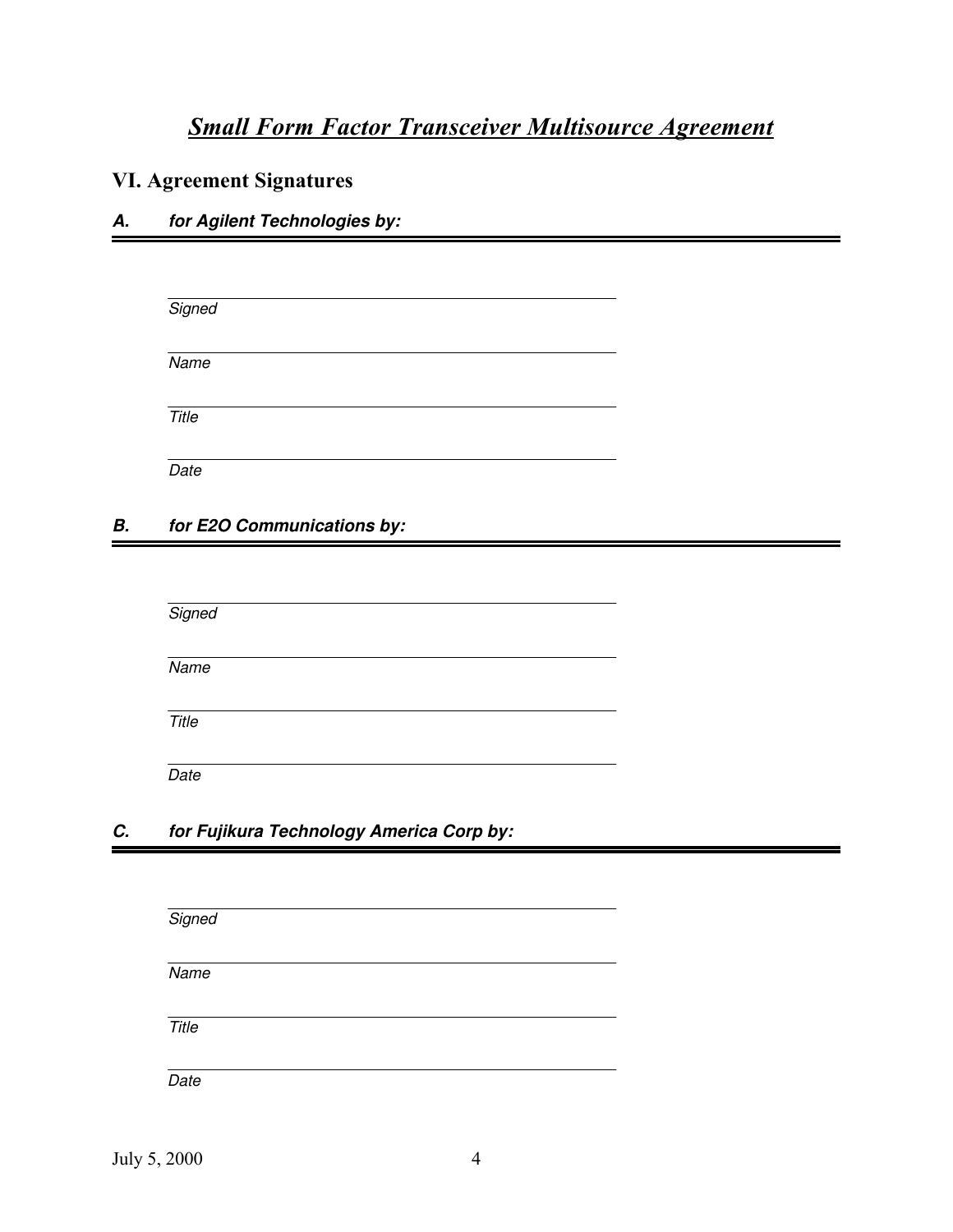*D. for IBM Corp by:*

| Signed |  |  |  |
|--------|--|--|--|
| Name   |  |  |  |
| Title  |  |  |  |
| Date   |  |  |  |

#### *E. for Lucent Technologies by:*

| Signed |  |  |  |
|--------|--|--|--|
| Name   |  |  |  |
| Title  |  |  |  |
| Date   |  |  |  |

#### *F. for Molex Inc. by:*

*Signed Name Title Date*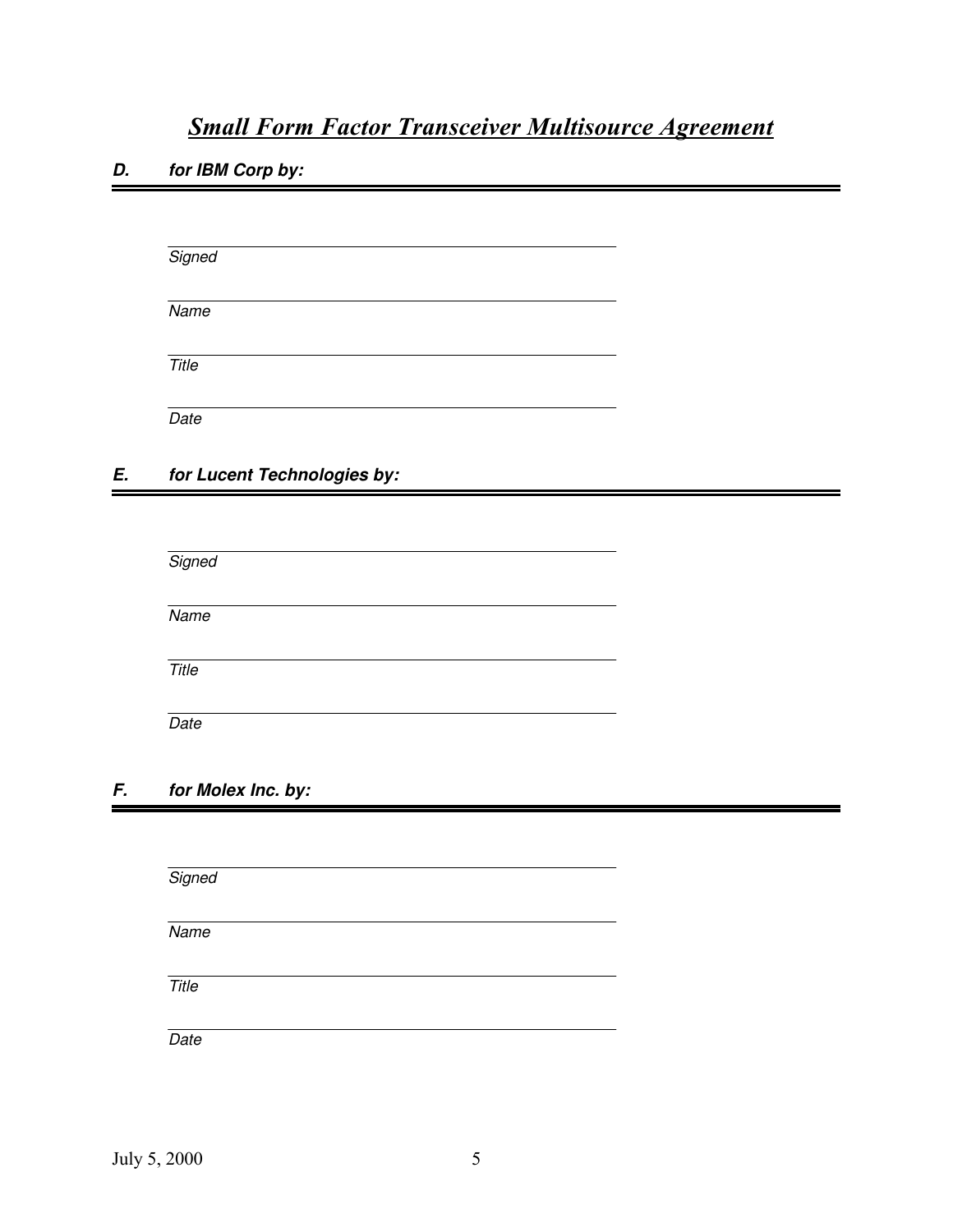#### *G. for Sumitomo by:*

*Signed Name Title Date*

#### *H. for Tyco Electronics by:*

| Signed       |  |  |  |
|--------------|--|--|--|
|              |  |  |  |
| Name         |  |  |  |
|              |  |  |  |
| <b>Title</b> |  |  |  |
|              |  |  |  |
| Date         |  |  |  |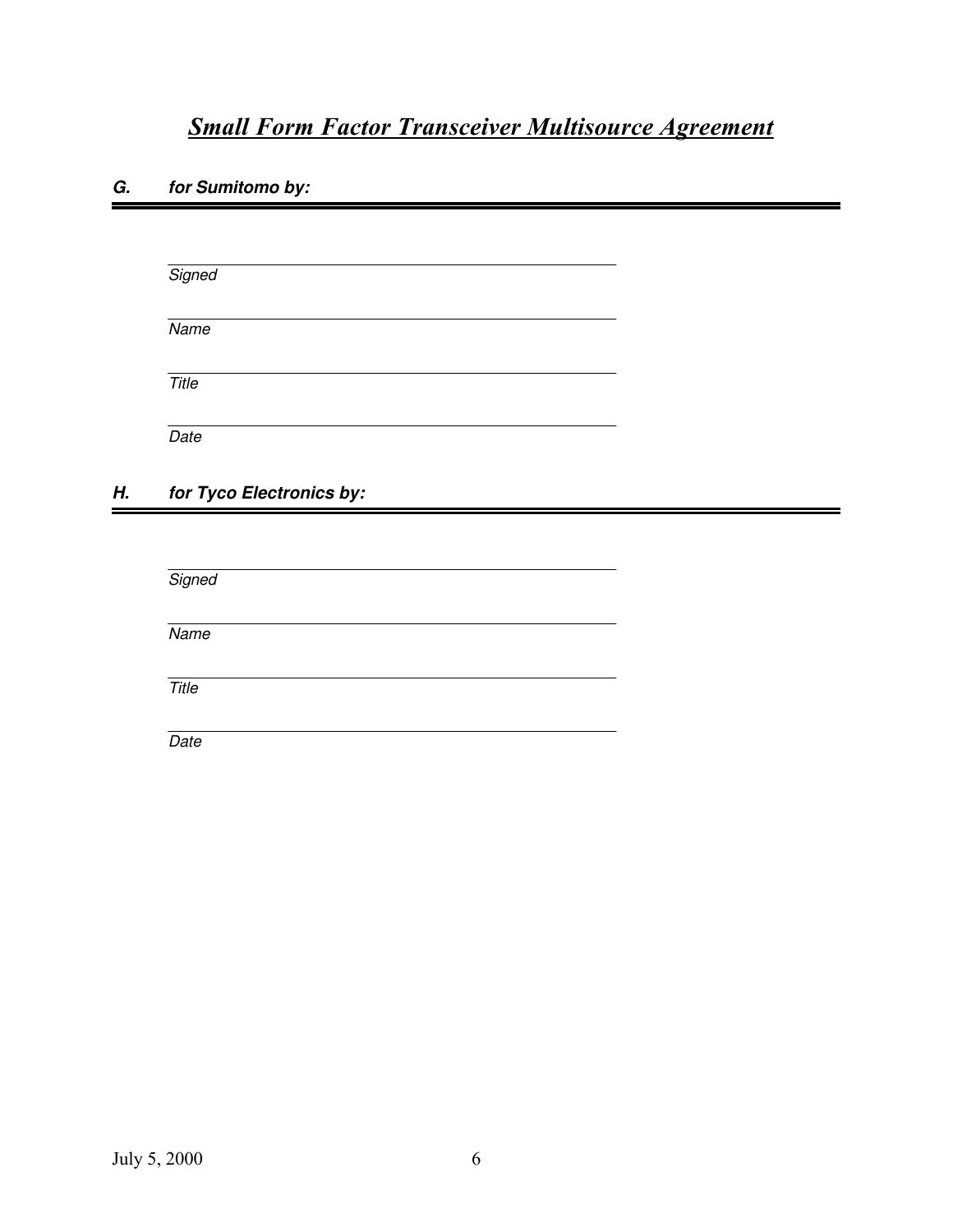

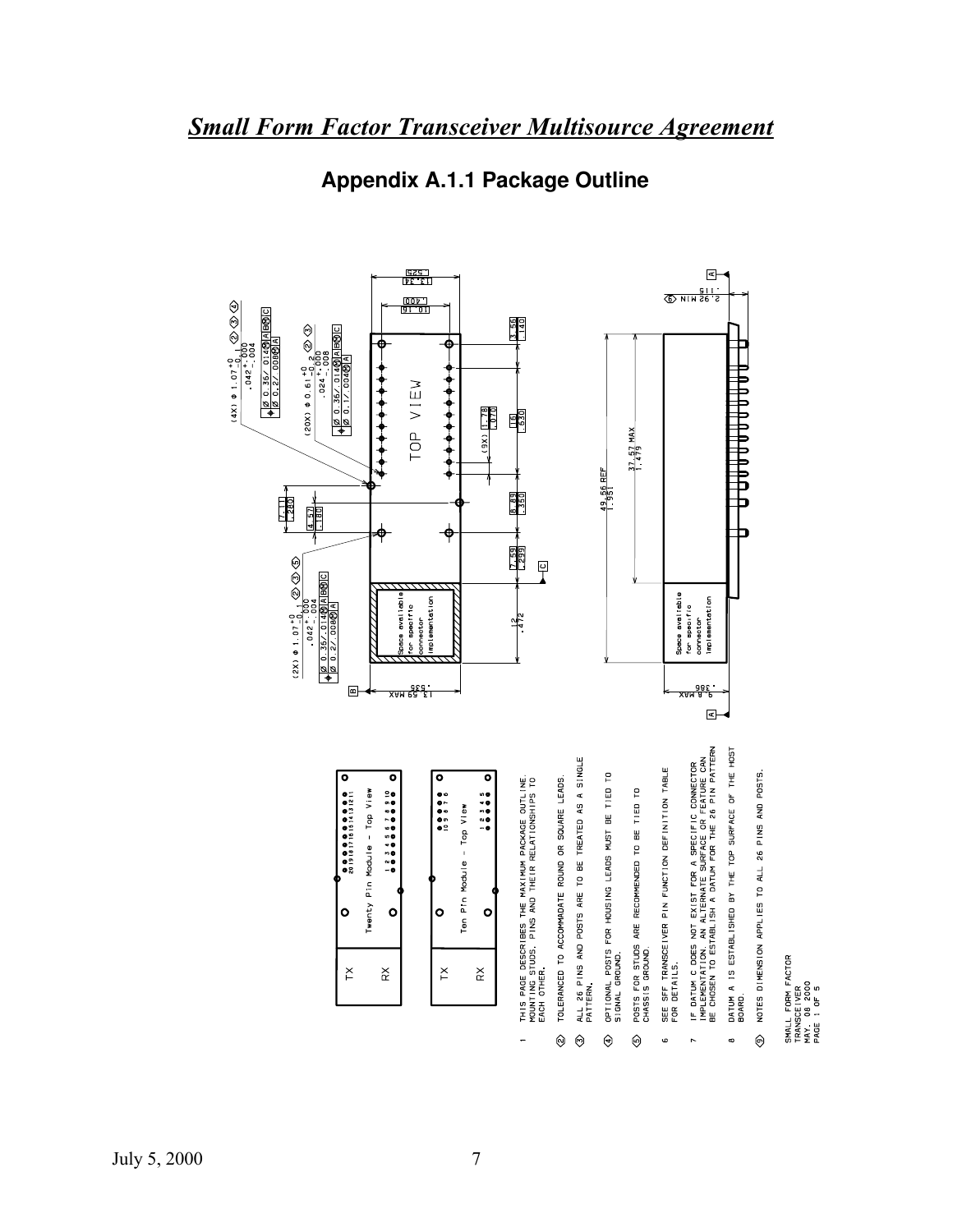## **Appendix A.1.2 Circuit Board Layout Package Outline**



- THIS PAGE DESCRIBES THE RECOMMENDED CIRUIT BOARD<br>LAYOUT FOR THE SFF TRANSCEIVER.  $\pmb{1}$
- THE HATCHED AREAS ARE KEEP-OUT AREAS RESERVED FOR<br>HOUSING STANDOFFS. NO METAL TRACES OF GROUND<br>CONNECTION IN KEEPOUT AREA.  $\overline{2}$
- 20 PIN MODULE SHOWN. 10 PIN MODULE REQUIRES ONLY 16 PCB HOLES.  $\mathbf 3$
- 4 HOLES FOR MOUNTING STUDS MUST BE TIED TO CHASSIS GROUND.
- **5** HOLES FOR HOUSING LEADS MUST BE TIED TO SIGNAL GROUND.

SMALL FORM FACTOR<br>TRANSCEIVER<br>MAY. 08 2000<br>PAGE 2 OF 5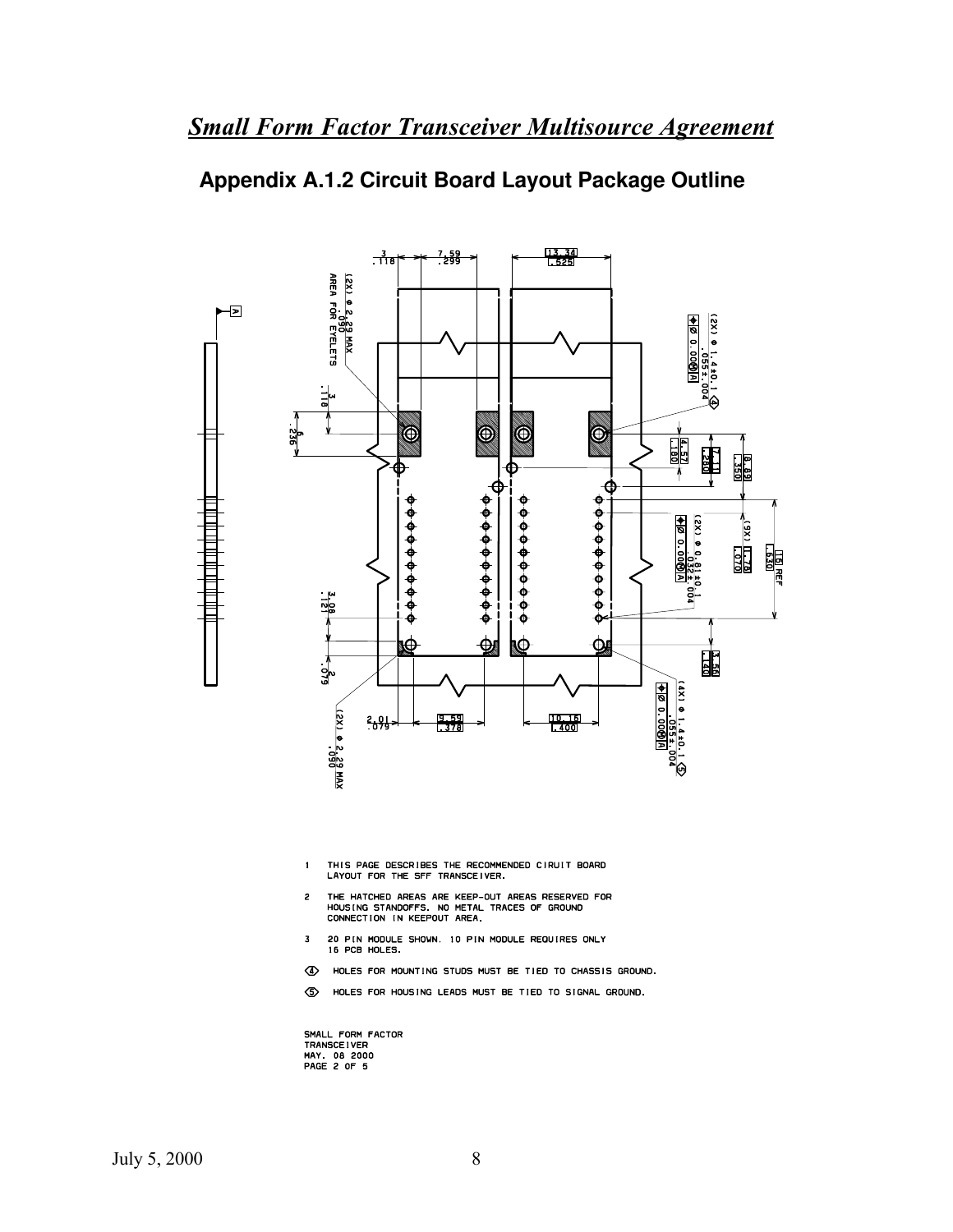

# **Appendix A.1.3 Front Panel Opening for MT-RJ**

*Small Form Factor Transceiver Multisource Agreement*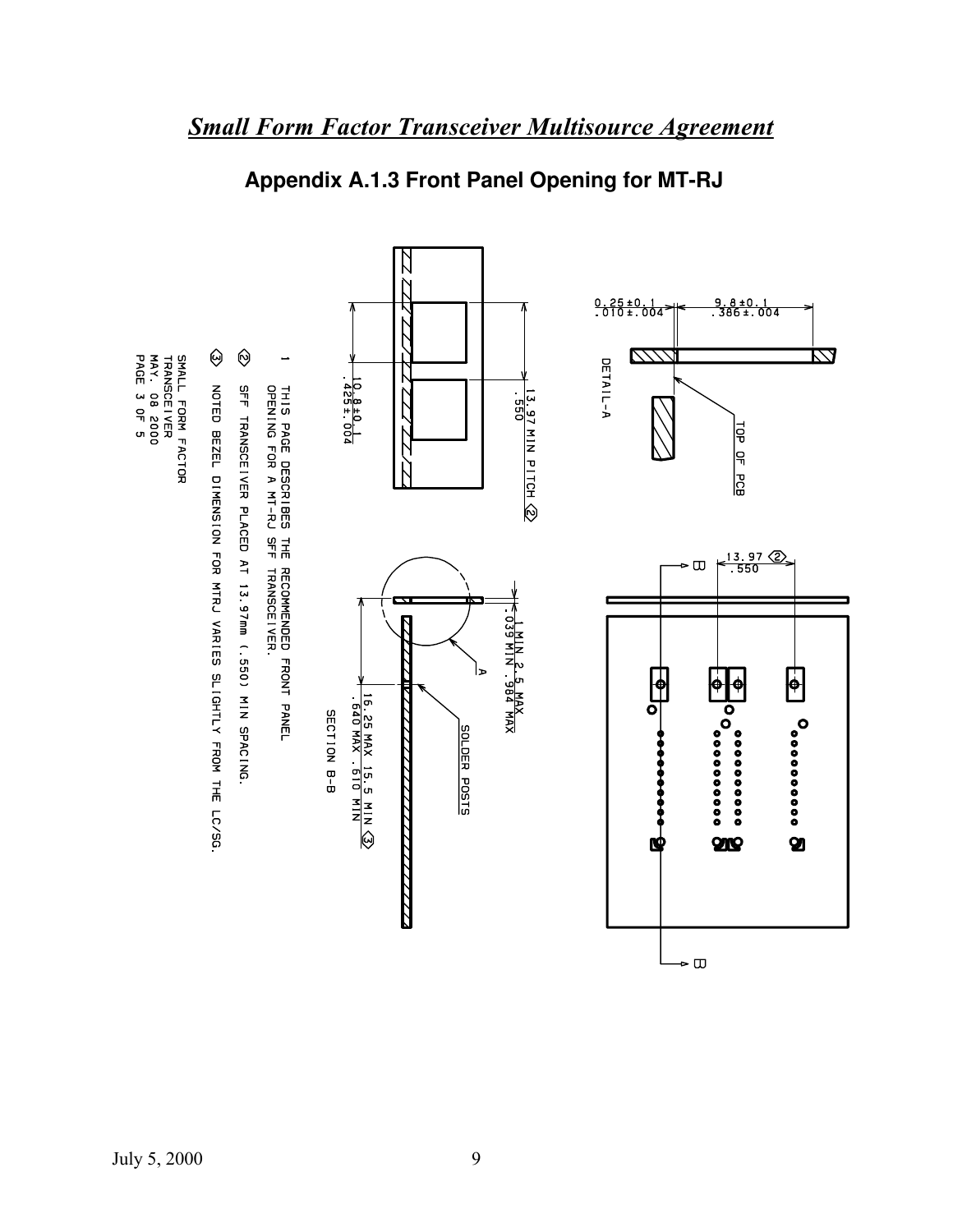## **Appendix A.1.4 Recommended Front Panel Opening for LC or SG**

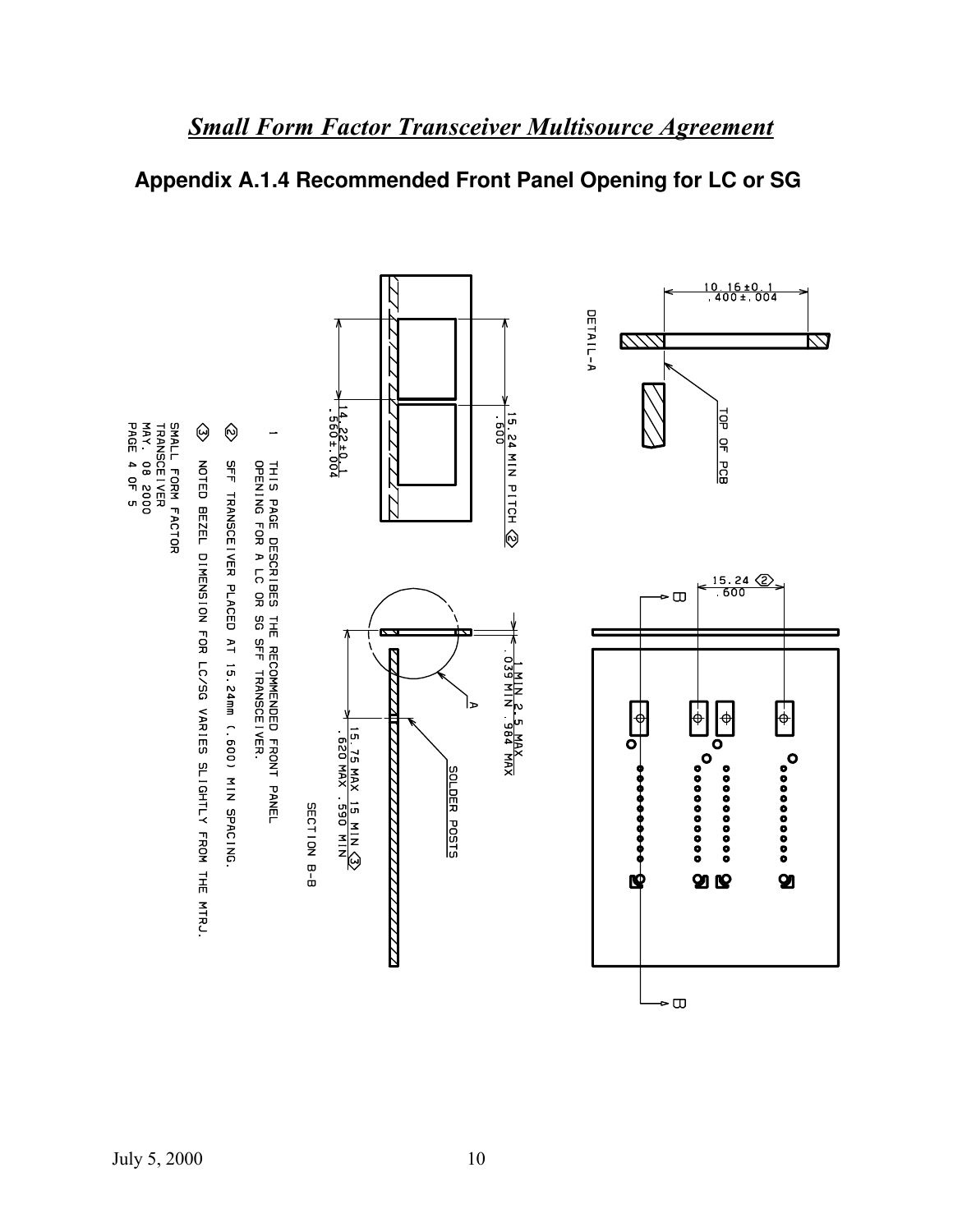## **Appendix A.1.5 Alternate Front Panel Opening for LC or SG**

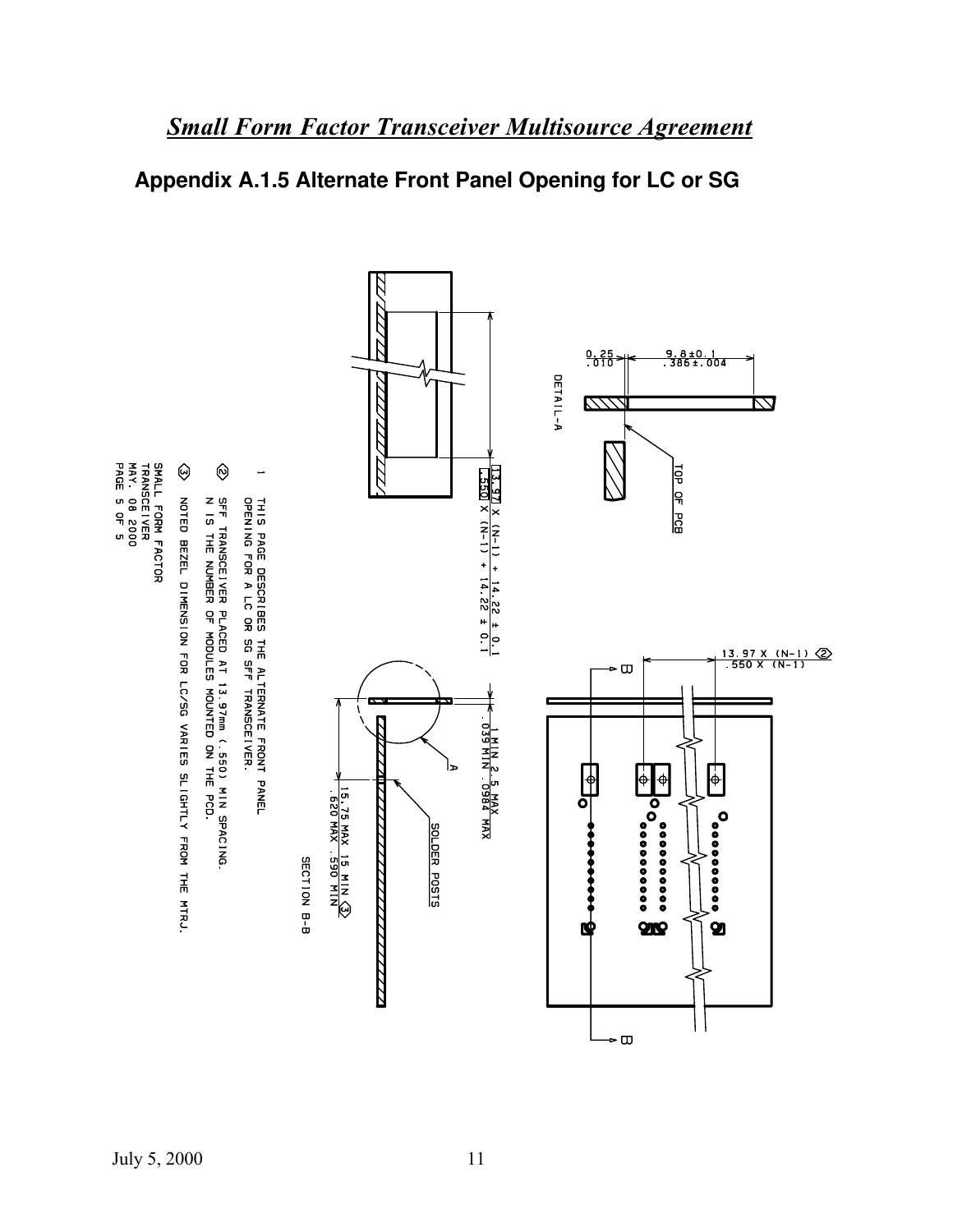# **Appendix A.2.1 Transceiver Receiver Pin Function Definition**

| 10 and 20 Pin Part Versions                    |                |                                                                                                    | Two versions of this transceiver are intended. The 10 pin version is intended for applications |                                                                                                      |                     |  |  |
|------------------------------------------------|----------------|----------------------------------------------------------------------------------------------------|------------------------------------------------------------------------------------------------|------------------------------------------------------------------------------------------------------|---------------------|--|--|
| (Se Package Outline Drawing for Pin Positions) |                | where the extra features of the 20 pin version are not required. The 20 pin version provides extra |                                                                                                |                                                                                                      |                     |  |  |
| within the Package)                            |                | pins for features beyond data in and out such as recovered clock and laser transmitter monitors    |                                                                                                |                                                                                                      |                     |  |  |
|                                                |                |                                                                                                    | and alarms.                                                                                    |                                                                                                      |                     |  |  |
| 10 Pin Part                                    | 20 Pin Part    | <b>Symbol</b>                                                                                      | <b>Functional Description</b><br><b>Notes</b>                                                  |                                                                                                      | <b>Logic Family</b> |  |  |
| <b>MS</b>                                      | <b>MS</b>      | <b>MS</b>                                                                                          | The holes in the                                                                               | <b>Mounting Studs</b>                                                                                | NA                  |  |  |
|                                                |                |                                                                                                    | circuit board must                                                                             | The mounting studs are provided for transceiver                                                      |                     |  |  |
|                                                |                |                                                                                                    | be tied to chassis                                                                             | mechanical attachment to circuit board. They may                                                     |                     |  |  |
|                                                |                |                                                                                                    | ground.                                                                                        | also provide an optional connection of the                                                           |                     |  |  |
|                                                |                |                                                                                                    |                                                                                                | transceiver to the equipment chassis ground.                                                         |                     |  |  |
| HL                                             | HL             | HL                                                                                                 | The holes in the                                                                               | Housing Leads                                                                                        | NA                  |  |  |
|                                                |                |                                                                                                    | circuit board must                                                                             | The optional transceiver housing leads may be                                                        |                     |  |  |
|                                                |                |                                                                                                    | be included and be                                                                             | provided for additional signal grounding. These                                                      |                     |  |  |
|                                                |                |                                                                                                    | tied to signal                                                                                 | additional grounds may improve signal integrity,                                                     |                     |  |  |
|                                                |                |                                                                                                    | ground.                                                                                        | EMC, or ESD performance.                                                                             |                     |  |  |
| No Pin                                         | $\mathbf{1}$   | Photo-                                                                                             | This hole in the                                                                               | Photodetector Bias: Optional Feature                                                                 | NA                  |  |  |
|                                                |                | detector Bias                                                                                      | circuit board must                                                                             | This lead supplies bias for the PIN photdetector                                                     |                     |  |  |
|                                                |                |                                                                                                    | be tied to the most                                                                            | diode when provided as a feature of a transceiver.                                                   |                     |  |  |
|                                                |                |                                                                                                    | positive power                                                                                 |                                                                                                      |                     |  |  |
|                                                |                |                                                                                                    | supply.                                                                                        |                                                                                                      |                     |  |  |
| No Pin                                         | $\overline{2}$ | Vee <sub>r</sub>                                                                                   |                                                                                                | Receiver Signal Ground                                                                               | NA                  |  |  |
| No Pin                                         | 3              | Vee <sub>r</sub>                                                                                   |                                                                                                | Receiver Signal Ground                                                                               | NA                  |  |  |
| No Pin                                         | $\overline{4}$ | $Clk-$                                                                                             | If feature is not                                                                              | Received Recover Clock Out Bar:                                                                      | <b>PECL</b>         |  |  |
|                                                |                |                                                                                                    | used, do not                                                                                   | Optional Feature The rising edge occurs at the rising                                                |                     |  |  |
|                                                |                |                                                                                                    | connect.                                                                                       | edge of the Received Data output. The falling edge                                                   |                     |  |  |
|                                                |                |                                                                                                    |                                                                                                | occurs in the middle of the Received Data baud                                                       |                     |  |  |
|                                                |                |                                                                                                    | If feature is not                                                                              | period.                                                                                              |                     |  |  |
| No Pin                                         | 5              | $Clk+$                                                                                             |                                                                                                | Received Recover Clock Out Optional Feature The                                                      | <b>PECL</b>         |  |  |
|                                                |                |                                                                                                    | used, do not<br>connect.                                                                       | falling edge occurs at the rising edge of the<br>Received Data output. The rising edge occurs in the |                     |  |  |
|                                                |                |                                                                                                    |                                                                                                | middle of the Received Data baud period                                                              |                     |  |  |
| $\mathbf{1}$                                   | 6              | Vee <sub>r</sub>                                                                                   |                                                                                                | Receiver Signal Ground                                                                               | NA                  |  |  |
| $\overline{2}$                                 | $\overline{7}$ | Vec                                                                                                |                                                                                                | Receiver Power Supply                                                                                | NA                  |  |  |
| 3                                              | 8              | <b>SD</b>                                                                                          |                                                                                                | <b>Signal Detect</b>                                                                                 | TTL is preferred,   |  |  |
|                                                |                |                                                                                                    |                                                                                                | Normal Operation: Logic "1" Output                                                                   | but PECL may be     |  |  |
|                                                |                |                                                                                                    |                                                                                                | Fault Condition: Logic"0" Output                                                                     | provided            |  |  |
|                                                |                |                                                                                                    |                                                                                                | This signal will be TTL for all Gb/s transceivers. For                                               |                     |  |  |
|                                                |                |                                                                                                    |                                                                                                | Legacy applications (622 Mb/s and below), PECL                                                       |                     |  |  |
|                                                |                |                                                                                                    |                                                                                                | will be provided                                                                                     |                     |  |  |
| $\overline{4}$                                 | 9              | RD-                                                                                                | Received Data Out Bar<br><b>PECL</b>                                                           |                                                                                                      |                     |  |  |
|                                                |                |                                                                                                    |                                                                                                | No internal terminations will be provided                                                            |                     |  |  |
| 5                                              | 10             | $RD+$                                                                                              |                                                                                                | Received Data Out                                                                                    | <b>PECL</b>         |  |  |
|                                                |                |                                                                                                    |                                                                                                | No internal terminations will be provided                                                            |                     |  |  |